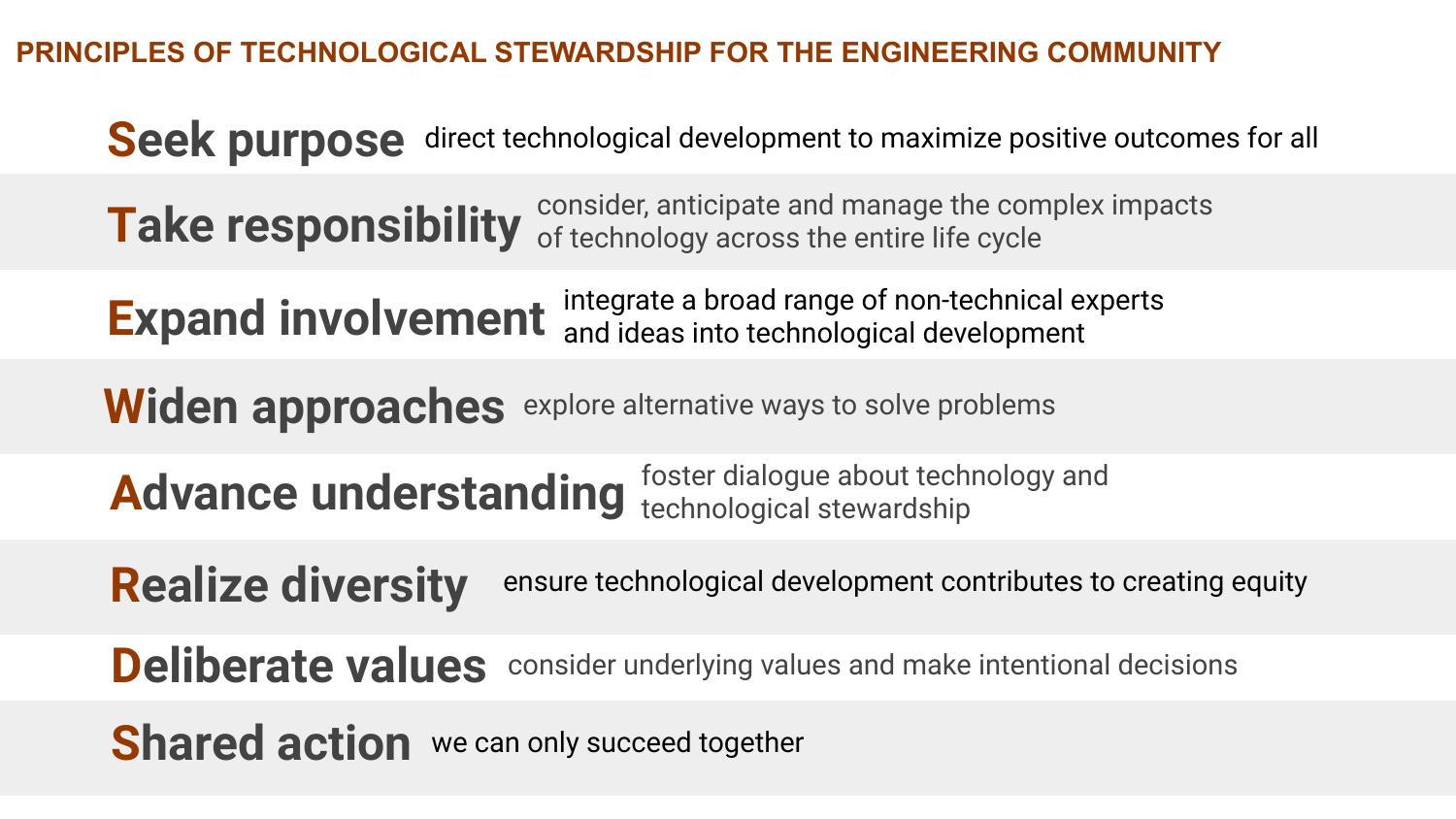# Seek purpose

direct technological development to maximize positive outcomes for all

- How will this work impact the world?
- Are we thinking beyond "can we do this?" to also include "should we do this?"
- How does this problem engage with urgent global issues?

Technology developed in response to market forces or to directly address client requests.

## old paradigm and the contract of the paradigm of the paradigm

Consider broad outcomes in project conceptualization and rationale.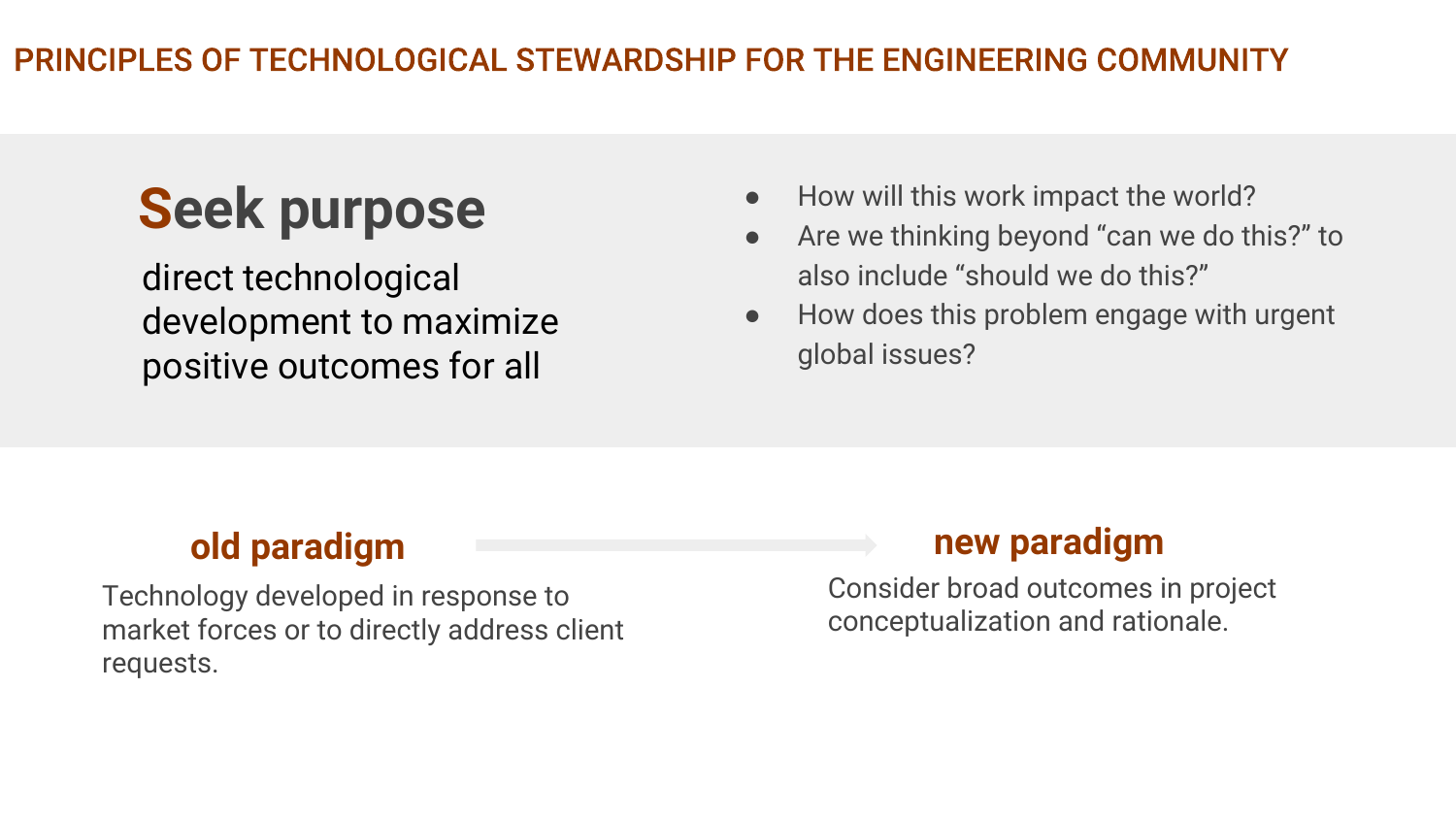# Take responsibility

consider, anticipate and manage the complex impacts of technology across the entire life cycle

- What potential impacts have we considered (economic, environmental, social, etc…)?
- Have we considered the entire life-cycle?
- How will we track impacts?
- How might this technology be misused or abused, who could be affected, and what preventative measures are in place?
- What will we do in the case of serious unintended impacts?

Consideration and mitigation of impacts focuses on regulatory requirements and ad-hoc knowledge of those directly involved.

## old paradigm new paradigm

Consideration and mitigation of a broad range of complex impacts over time and across domains is prioritized.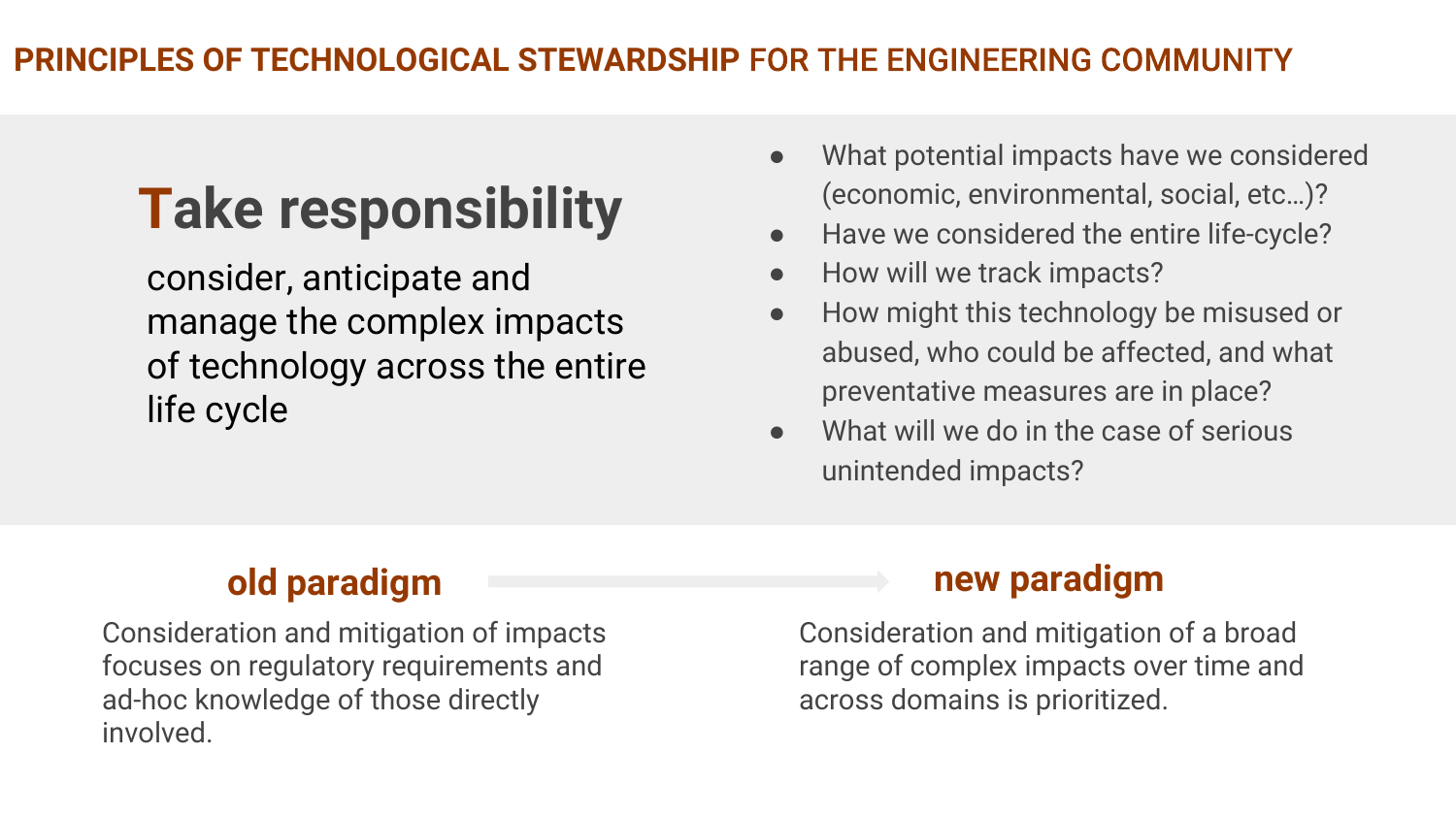# Expand involvement

integrate a broad range of experts and ideas into technological development

- Who are we working with aside from our immediate team, and how?
- What "experts" beyond engineering are we working with?
- How have we connected our work with other expertise and approaches?
- What kind of approaches are we not including?

Technical experts create and develop technology in silos and other expertise and approaches are not considered.

## old paradigm and the contract of the paradigm of the paradigm

Prioritizes seeking out and integrating a broad range of expertise and potential approaches.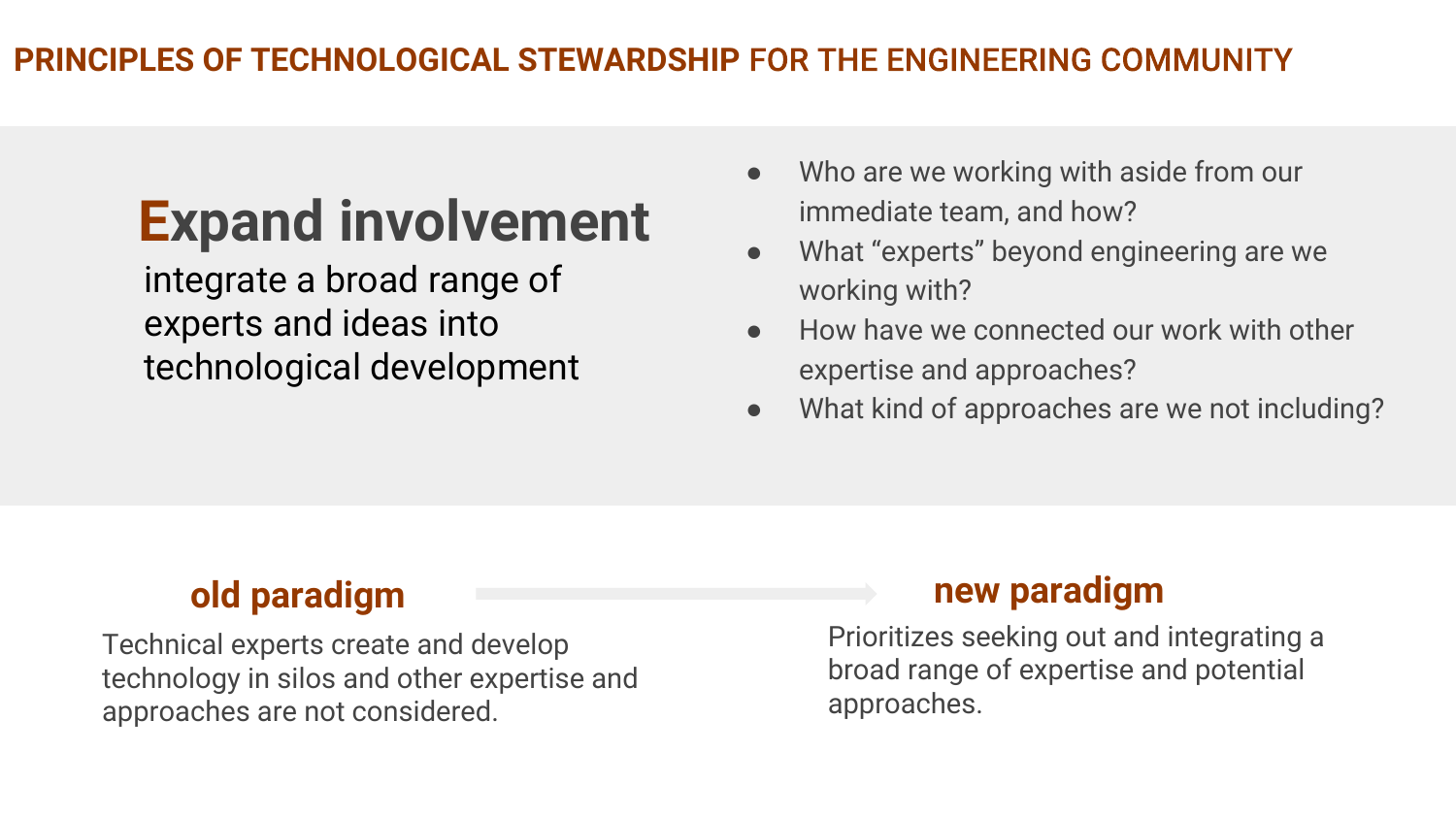## PRINCIPLES OF TECHNOLOGICAL STEWARDSHIP

# Widen approaches

explore alternative ways to solve problems

- Are we up-to-date on new technological developments?
- Are we considering a broad range of technologies to address the problem?
- Are we aware/knowledgeable enough about new technological developments to reasonably consider how they might apply to this problem?
- Is there anyone else we should consult around ways to address this problem?

## old paradigm and the contract of the paradigm of the paradigm

Tendency to rely on existing knowledge and default approaches.

Proactively keeping informed of advances in science and technology and seeking connections to possible applications in current work.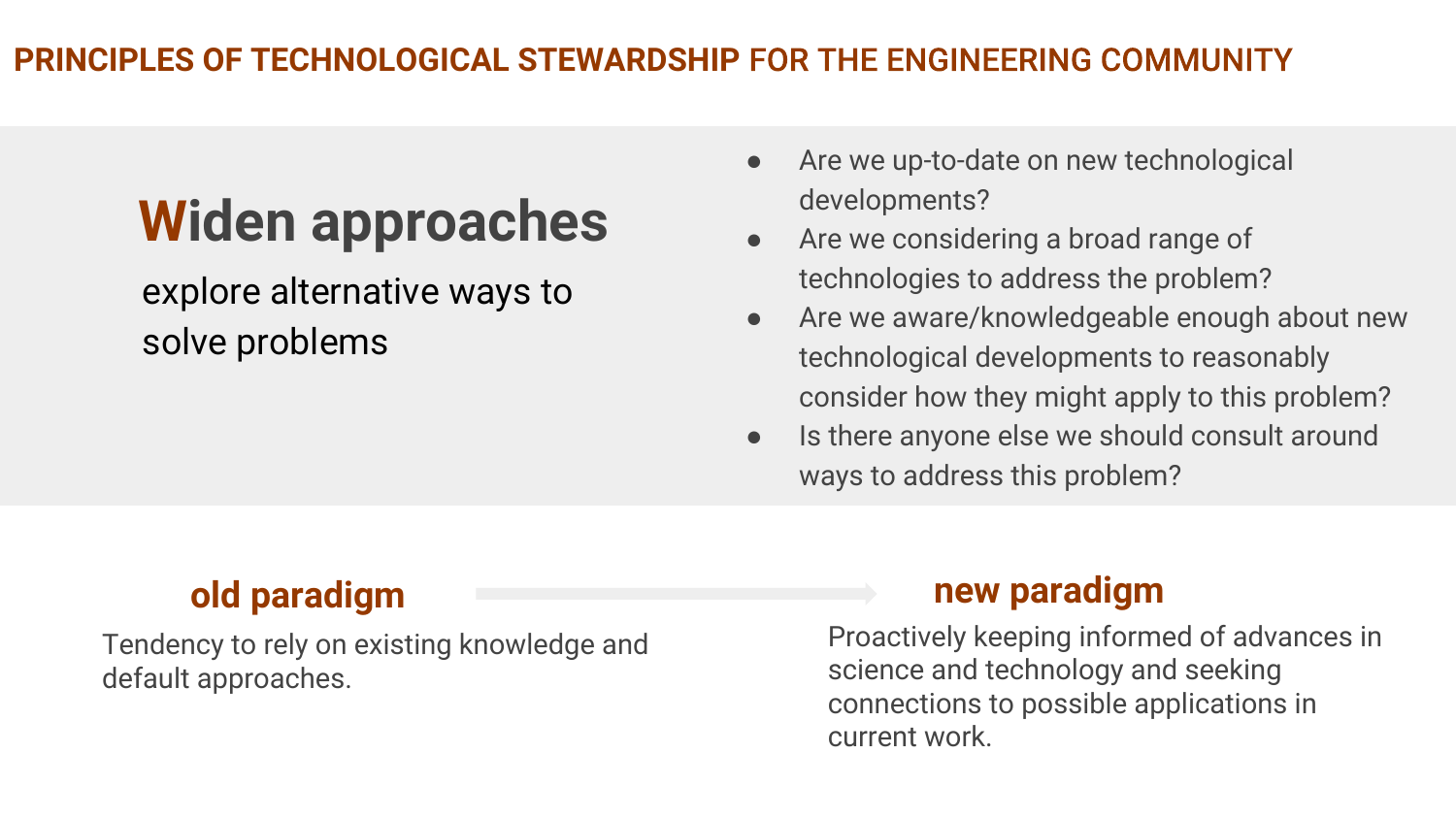# Advance understanding

foster dialogue about technology and technological stewardship

## ● How are we communicating about our work?

- In what ways do our communications create barriers to understanding?
- What are we doing to ensure the information shared facilitates meaningful engagement?
- Does the way we communicate build capacity for others to engage in issues related to technology?

Technical knowledge is esoteric and communicated largely in jargon.

## old paradigm and the state of the paradigm of the paradigm of the paradigm

Broad understanding of technology and technological stewardship is prioritized and promoted through clear, audience-focused communication.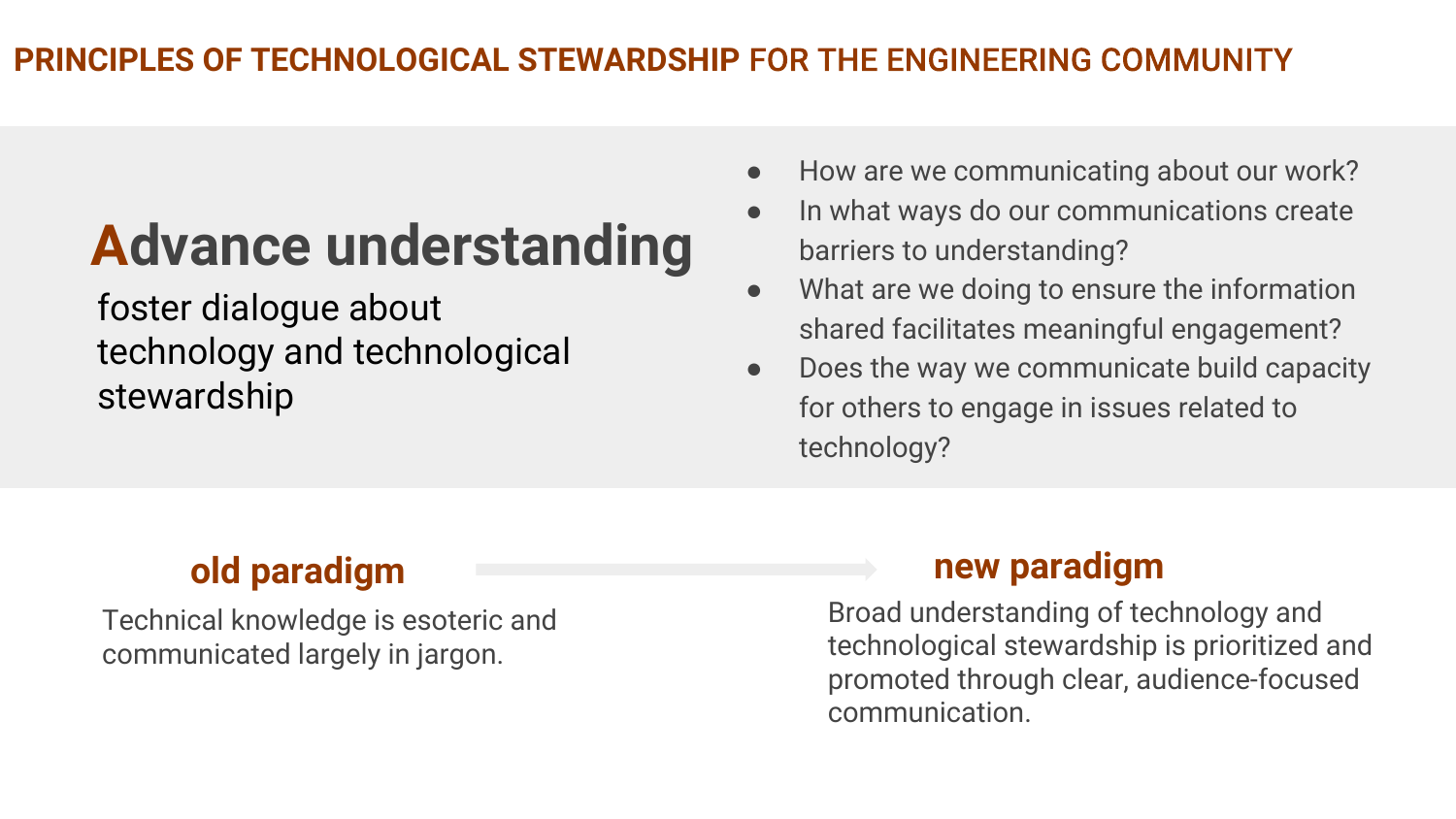# Realize diversity

ensure technological development contributes to creating equity

- What are we doing to understand the needs of stakeholders and users?
- How does our team represent society?
- How are different perspectives incorporated into choices?
- How does our work reinforce or challenge dominant social power structures?
- Whose voices are missing?

Limited capacity and efforts to incorporate the diversity of society into technological development.

## old paradigm and the contract of the paradigm of the paradigm

Creating equity for all is prioritized.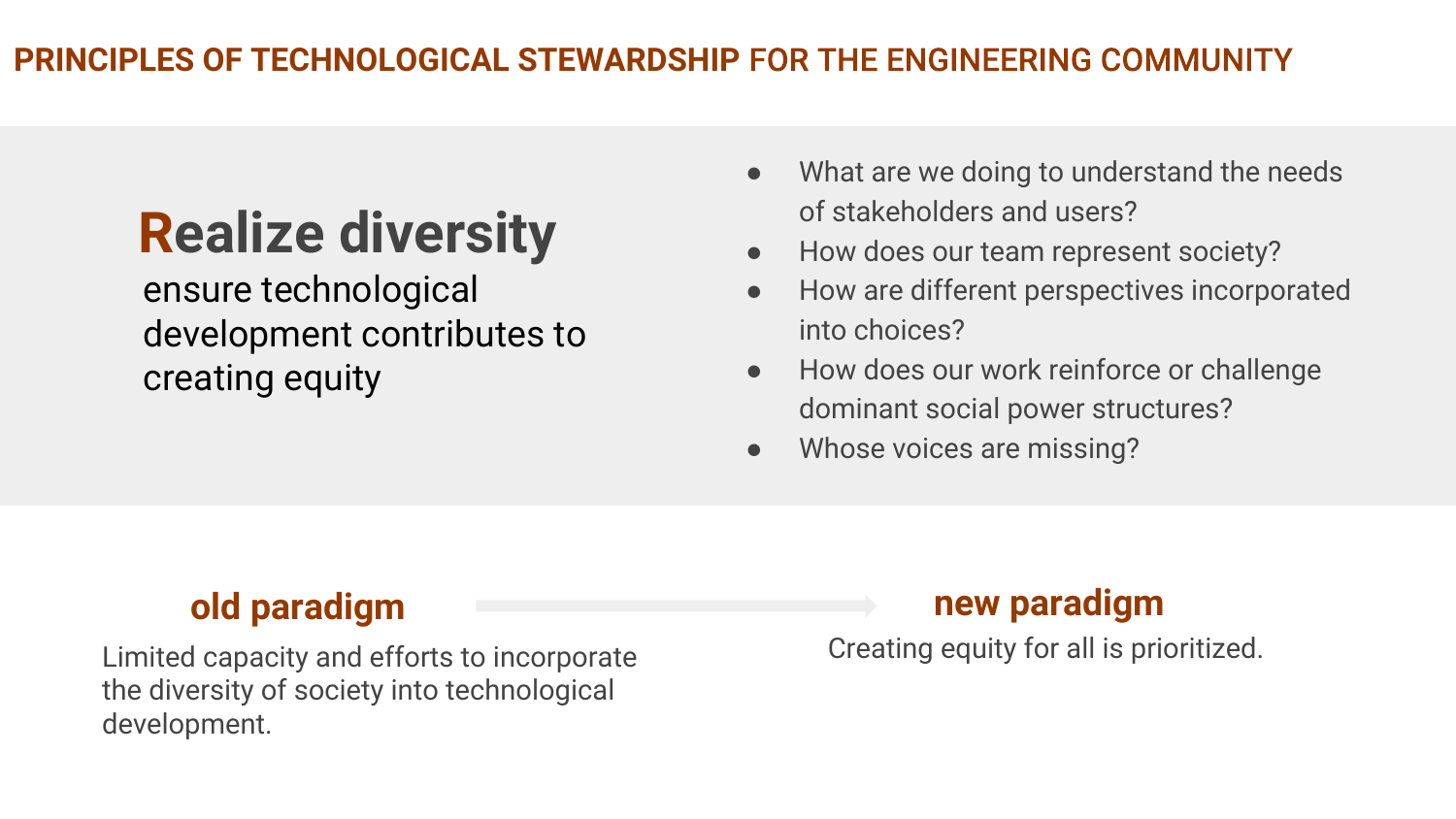# Deliberate values

consider underlying values and balance tensions

- What values are connected to this project?
- Which values are we choosing to reinforce?

Technological development is understood as a rational activity that does not connect to values, so values are not discussed.

## old paradigm new paradigm

Understand technological development as inherently infused with values, and actively discuss value trade-offs related to projects.